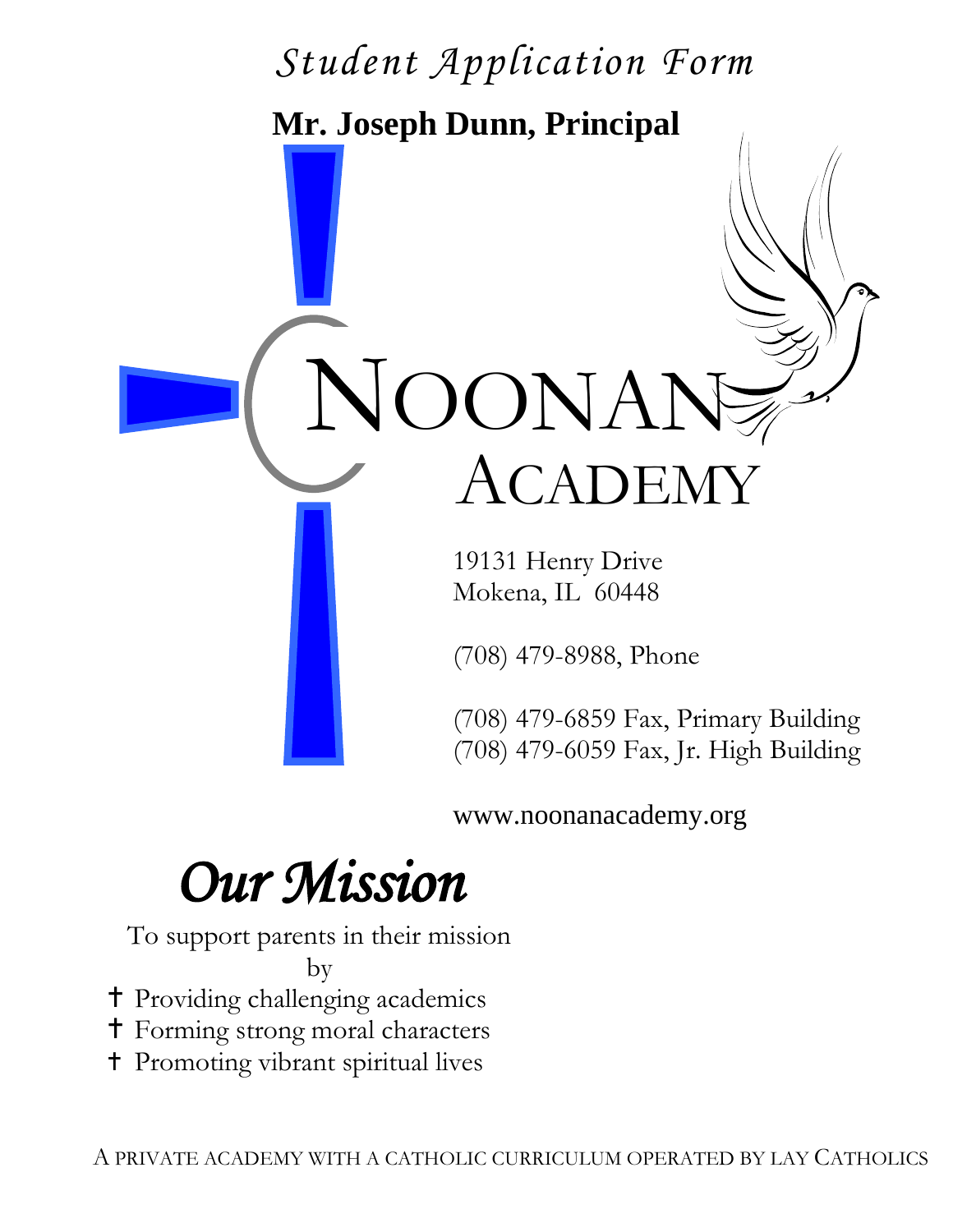## *Registration Information*

Thank you for your interest in Noonan Elementary Academy. Finding a suitable school for your child is a challenge. If you choose Noonan Elementary Academy, our staff will do their best to provide a rewarding experience, both educationally and spiritually, for your child(ren) and you. Should you have any question, please feel free to call the school at 708-479-8988.

## *Application Process*

- 1. Please complete the attached application and return to the main office as soon as possible. The application fee must accompany the application. If your child is not accepted, you will receive full reimbursement of the application fee. If your child is accepted, the application fee will apply toward the cost of registration and is not refundable.
- 2. Interview: Once your application has been received, you might be contacted for an interview.
- 3. Notification of status: A letter of acceptance will be mailed.

## *Forms needed to apply*

- ❑ Application Packet Completely filled out and signed. Please sign the "Hold Harmless Form" included in the application packet.
- $\Box$  Application Fee one fee per family (check  $\#$  \_\_\_\_\_\_\_\_\_)

## *Forms/certificates needed after acceptance*

- ❑ Physical Form (yellow) *completely filled out and signed by parent and doctor.* **Students entering preschool, kindergarten, and sixth grade are required to have an updated physical and immunizations**. The completed physical form is required to be on file in the main office.
- **Dental Examination Form (yellow)** kindergarten,  $2<sup>nd</sup>$ , and  $6<sup>th</sup>$  grade
- Eye Examination Form (yellow) kindergarten, and all transfer students (kind.  $-8^{th}$ )
- ❑ Complete transcripts from previous school if applicable
- ❑ **Birth Certificate –** *Please send a copy*
- ❑ **Baptismal Certificate –** *Please send a copy*

## *General Information*

❑ The *Annual Tuition* for your child(ren) is paid in 10 equal monthly payments. *P a y m e n t s A r e D u e :*

| $\Box$ August 1st      | $\boxdot$ September 1st | $\Box$ October 1st       | $\Box$ November 1st |
|------------------------|-------------------------|--------------------------|---------------------|
| $\boxdot$ December 1st | $\Box$ January 1st      | $\mathbb Z$ February 1st | $\Box$ March 1st    |
| $\Box$ April 1st       | $\Box$ May 1st          |                          |                     |

- $\Box$  Book / Supply Fee
- ❑ Signed Tuition Policy two copies *(keep one copy for your records.*)
- $\Box$  Uniform, sweatshirt, and/or jacket fees

*"The more fully the needs of one period are met, the greater will be the success of the next…"*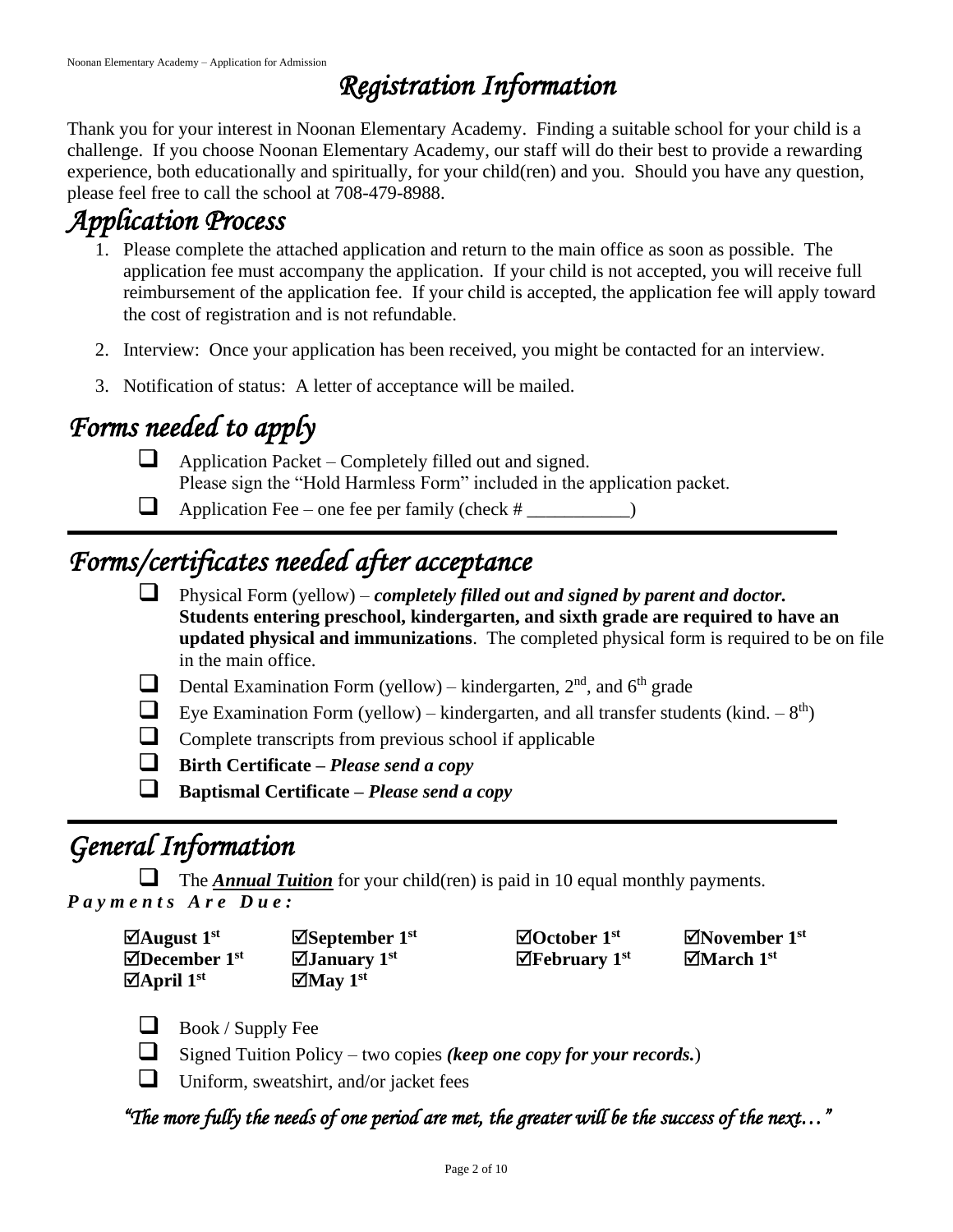| $\dagger$ Approved by Mr. Dunn $\Box$ Yes $\Box$ No<br>Noonan Elementary Academy - Application for Admission<br><b>STUDENT INFORMATION</b>                                                                                                                                                                                                    | Noonan Elementary Academy<br>Application for Admission<br>(Please type or print clearly.)                                             | $\Box$ Grace $\Box$ Patricia<br>□Barbara | Start Date: $\frac{1}{\sqrt{1-\frac{1}{2}}}$<br>Drop Date: $\angle$<br><b>Office</b><br>Check #: $\qquad \qquad$<br>Cash Receipt #: ______<br>Accept. Letter<br>Tuition Amt.                                                                                                                                               |
|-----------------------------------------------------------------------------------------------------------------------------------------------------------------------------------------------------------------------------------------------------------------------------------------------------------------------------------------------|---------------------------------------------------------------------------------------------------------------------------------------|------------------------------------------|----------------------------------------------------------------------------------------------------------------------------------------------------------------------------------------------------------------------------------------------------------------------------------------------------------------------------|
| Student's Name                                                                                                                                                                                                                                                                                                                                | First                                                                                                                                 | Middle                                   | Female<br>Male                                                                                                                                                                                                                                                                                                             |
| Last                                                                                                                                                                                                                                                                                                                                          |                                                                                                                                       |                                          |                                                                                                                                                                                                                                                                                                                            |
| City:                                                                                                                                                                                                                                                                                                                                         |                                                                                                                                       | State:                                   | Family E-Mail Address                                                                                                                                                                                                                                                                                                      |
|                                                                                                                                                                                                                                                                                                                                               |                                                                                                                                       |                                          |                                                                                                                                                                                                                                                                                                                            |
| Telephone $($<br>U.S. Citizen: $\Box$ <u>Yes <math>\Box</math> No</u> Ethnicity: $\Box$ No, not Hispanic/Latino $\Box$ Yes, Hispanic/Latino                                                                                                                                                                                                   |                                                                                                                                       |                                          |                                                                                                                                                                                                                                                                                                                            |
| RACE<br>$\Box$ White<br>CHOOSE<br>ONE OR<br>$\Box$ Asian<br>$MORE$<br><b>SACRAMENTAL DATES</b>                                                                                                                                                                                                                                                | □ Black or African American<br>Native Hawaiian or Other Pacific Islander                                                              |                                          | □ American Indian/Alaska Native<br>---------------------------                                                                                                                                                                                                                                                             |
| Baptism_ $/$ _/___                                                                                                                                                                                                                                                                                                                            | Reconciliation $\frac{\sqrt{1-\lambda}}{\lambda}$                                                                                     |                                          | First Communion $\_\_\_\_\_\_\_\_\_\$                                                                                                                                                                                                                                                                                      |
| Other Schools Attended:<br>Dates                                                                                                                                                                                                                                                                                                              | Name                                                                                                                                  | Address                                  |                                                                                                                                                                                                                                                                                                                            |
| Nursery<br>for preschool.<br><sup>†</sup> Must be 3 yrs old by September 1<br>Choice of: $2, 3, 4$ , or $5$ days per week<br>$^+$<br><i>Half-Day</i> $(8:30 - 11:30)$ M T W Th F<br>Circle days needed<br><i>Extended</i> $(8:30 - 1:30)$ M T W Th F<br>Full Day $(8:30 - 3:15)$ M T W Th F<br>Daycare<br>Building hrs. 6:30 A.M. - 5:45 P.M. | $M$ $T$ $W$ $T$ <b>h</b> $F$ (circle days needed)                                                                                     | $^{\dagger}$<br>$\mathsf{t}$<br>Daycare  | <u>Pre-Kindergarten</u><br>Must be 4 yrs old by September 1<br>Choice of: 3, 4, or 5 days per week<br><i>Half-Day</i> $(8:30 - 11:30)$ M T W<br>Th F<br><i>Extended</i> $(8:30 - 1:30)$ M T W Th F<br>Full Day $(8:30 - 3:15)$ M T W Th F<br><b>M T W Th F</b> (circle days needed)<br>Building hrs. 6:30 A.M. - 5:45 P.M. |
| (Circle the Grade)<br>School Only<br>$(8:00 - 3:15$ Primary Building)<br>$(8:00 - 3:30$ Jr. High Building)                                                                                                                                                                                                                                    | <u>Elementary Students (Kindergarten – 8th Grade)</u><br>Kindergarten 1 <sup>st</sup> 2 <sup>nd</sup> 3 <sup>rd</sup> 4th 5th 6th 7th |                                          | 8 <sup>th</sup><br>Daycare $M$ T W Th F (circle days needed)<br>Building hrs. 6:30 A.M. - 5:45 P.M.                                                                                                                                                                                                                        |
|                                                                                                                                                                                                                                                                                                                                               | Page 3 of 10                                                                                                                          |                                          |                                                                                                                                                                                                                                                                                                                            |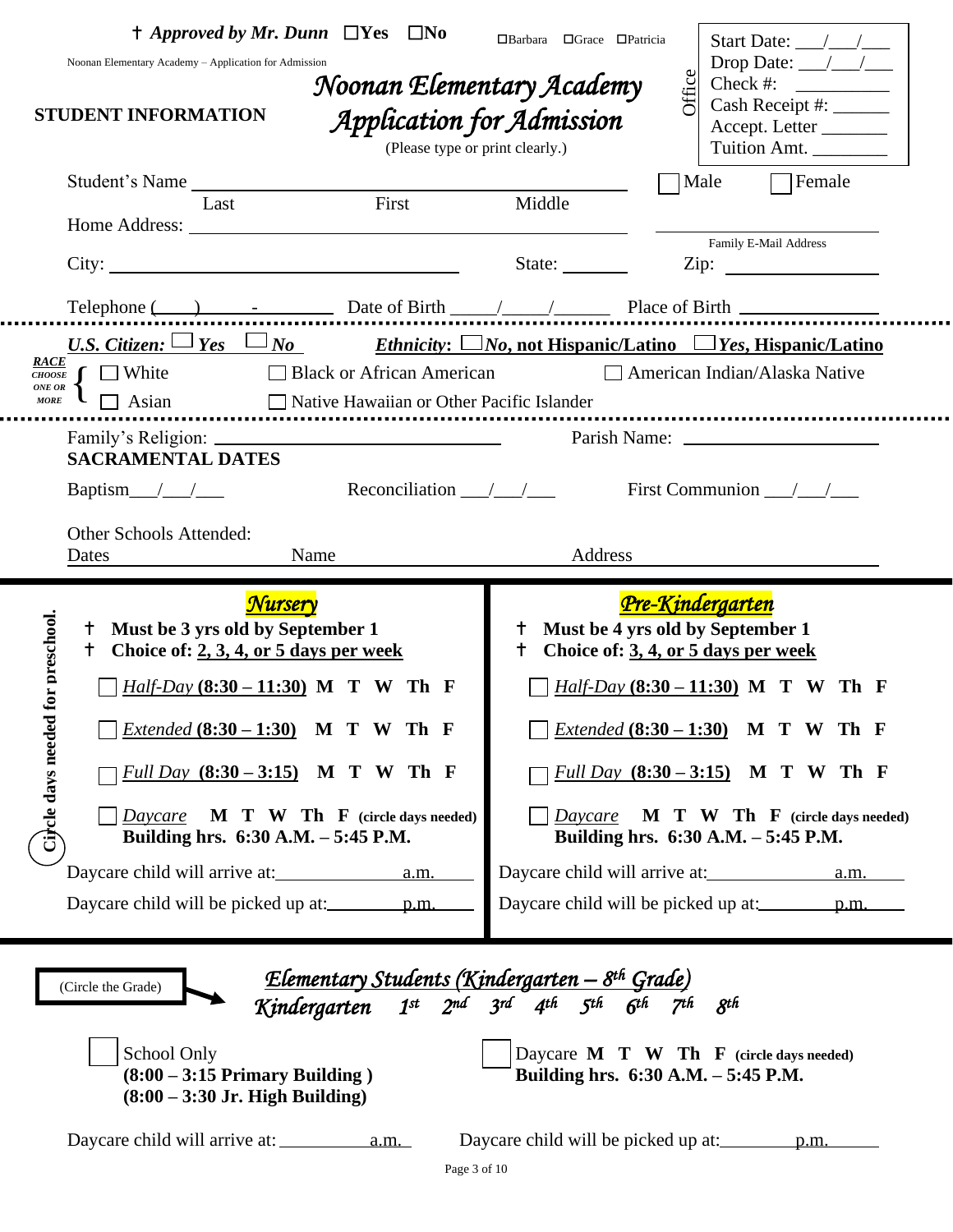#### **PARENT INFORMATION**

| <b>Father's Name</b>              | Last First Middle                                                                                                              |                 |                                                             | Phone $\qquad)$             |
|-----------------------------------|--------------------------------------------------------------------------------------------------------------------------------|-----------------|-------------------------------------------------------------|-----------------------------|
| Home Address                      | <u> Albanya (Albanya)</u>                                                                                                      |                 |                                                             |                             |
|                                   | Street <b>Street</b>                                                                                                           | City            |                                                             | State<br>$\overline{Zip}$   |
| Single                            | <b>Married</b><br>Separated                                                                                                    | <b>Divorced</b> | Remarried                                                   | Deceased                    |
|                                   | Place of Birth Place of Birth                                                                                                  |                 | If deceased, date of death $\frac{1}{\sqrt{1-\frac{1}{2}}}$ |                             |
|                                   |                                                                                                                                |                 |                                                             | College Degree(s) Degree(s) |
|                                   |                                                                                                                                |                 |                                                             |                             |
|                                   |                                                                                                                                |                 |                                                             |                             |
|                                   | Street                                                                                                                         |                 | City                                                        | Zip                         |
|                                   | $Cell$ phone $(\_\_)$                                                                                                          |                 |                                                             |                             |
|                                   | <i>Mother's Name</i>                                                                                                           |                 |                                                             |                             |
| Last<br>Home Address              | First<br><u> 1989 - Johann Harry Harry Harry Harry Harry Harry Harry Harry Harry Harry Harry Harry Harry Harry Harry Harry</u> | Middle          |                                                             |                             |
|                                   | Street                                                                                                                         | City            |                                                             | Zip<br>State                |
| Single                            | <b>Married</b><br><b>Separated</b>                                                                                             | <b>Divorced</b> | <b>Remarried</b>                                            | Deceased                    |
|                                   |                                                                                                                                |                 |                                                             |                             |
|                                   |                                                                                                                                |                 |                                                             |                             |
|                                   | Mother's Occupation                                                                                                            |                 |                                                             |                             |
| Business Address ________         |                                                                                                                                |                 |                                                             |                             |
|                                   | Street                                                                                                                         |                 | City                                                        | Zip<br>Phone $\qquad)$      |
|                                   | $Cell phone$ $(\_)$                                                                                                            |                 |                                                             |                             |
| Names and ages of other children: |                                                                                                                                |                 |                                                             |                             |
|                                   | IN AN EMERGENCY IF MOTHER OR FATHER CANNOT BE REACHED, WHOM MAY WE CONTACT?                                                    |                 |                                                             |                             |
|                                   |                                                                                                                                |                 |                                                             |                             |
|                                   |                                                                                                                                |                 |                                                             |                             |
|                                   | 2. Name                                                                                                                        |                 |                                                             |                             |
|                                   |                                                                                                                                |                 |                                                             |                             |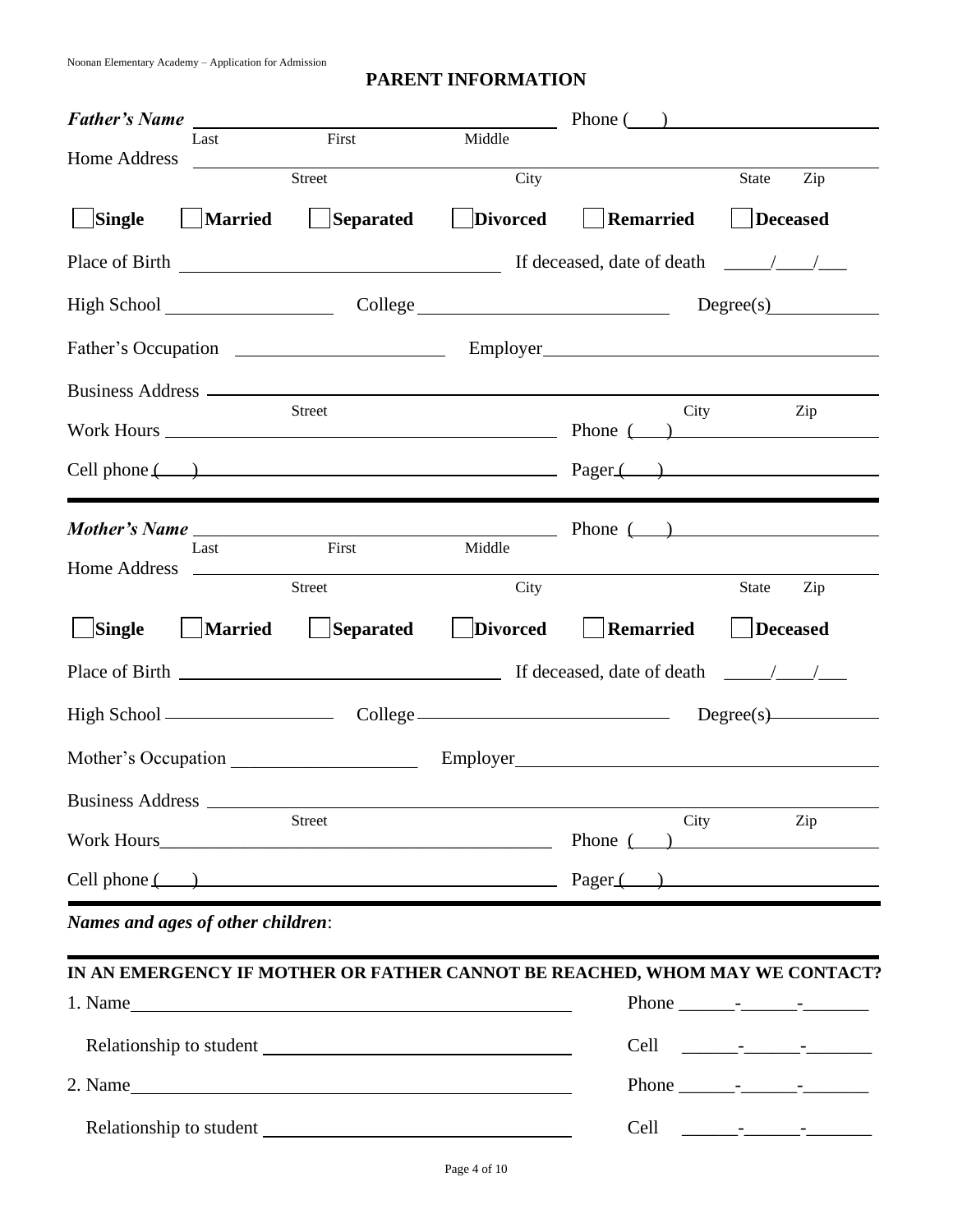#### **PERSON(S) AUTHORIZED TO PICK-UP CHILD**

| Parent(s) will always be called<br>first. List additional people<br>authorized to pick-up your child.                                                                                                                                                                                                                                                                                                                                                                                                                       | Contact $#1$      |
|-----------------------------------------------------------------------------------------------------------------------------------------------------------------------------------------------------------------------------------------------------------------------------------------------------------------------------------------------------------------------------------------------------------------------------------------------------------------------------------------------------------------------------|-------------------|
| <u>Contact #2</u>                                                                                                                                                                                                                                                                                                                                                                                                                                                                                                           | <u>Contact #3</u> |
|                                                                                                                                                                                                                                                                                                                                                                                                                                                                                                                             |                   |
|                                                                                                                                                                                                                                                                                                                                                                                                                                                                                                                             |                   |
| Cell #:                                                                                                                                                                                                                                                                                                                                                                                                                                                                                                                     |                   |
| person(s), on any day or at any time, without additional notification.<br>Yes<br>If additional people are authorized to pick-up your child, please attach their names<br>to the back of this form.<br>Any child left in the school after closing hours or after the agreed upon time will be charged additional fees.<br>The additional fees need to be paid, in cash, to the staff member on duty.                                                                                                                         | $\boldsymbol{N}$  |
| <b>EMERGENCY TREATMENT INFORMATION</b><br>Noonan Elementary Academy has my permission to seek emergency treatment for my child in the event of<br>injury or illness when attempts to reach my family doctor or I are unsuccessful. We agree to assume all<br>responsibility and expenses, including transportation, incurred by the handling of this emergency case.<br>Noonan Elementary Academy also has my permission to administer light first aid treatment (i.e. bandages,<br>remove splinters, apply antiseptic etc) |                   |
|                                                                                                                                                                                                                                                                                                                                                                                                                                                                                                                             |                   |
|                                                                                                                                                                                                                                                                                                                                                                                                                                                                                                                             |                   |
|                                                                                                                                                                                                                                                                                                                                                                                                                                                                                                                             |                   |
| Does your child have allergies and/or asthma? $\Box$ Yes $\Box$ No<br>Please list any allergies.                                                                                                                                                                                                                                                                                                                                                                                                                            |                   |
| Does your child have physical limitations? $\Box$ Yes $\Box$ No<br>Please list any limitations.                                                                                                                                                                                                                                                                                                                                                                                                                             |                   |
| Is your child under doctor's supervision? $\Box$ Yes $\Box$ No                                                                                                                                                                                                                                                                                                                                                                                                                                                              |                   |
| Does your child take medications regularly? $\Box$ Yes $\Box$ No<br>Please list medications.                                                                                                                                                                                                                                                                                                                                                                                                                                |                   |
|                                                                                                                                                                                                                                                                                                                                                                                                                                                                                                                             |                   |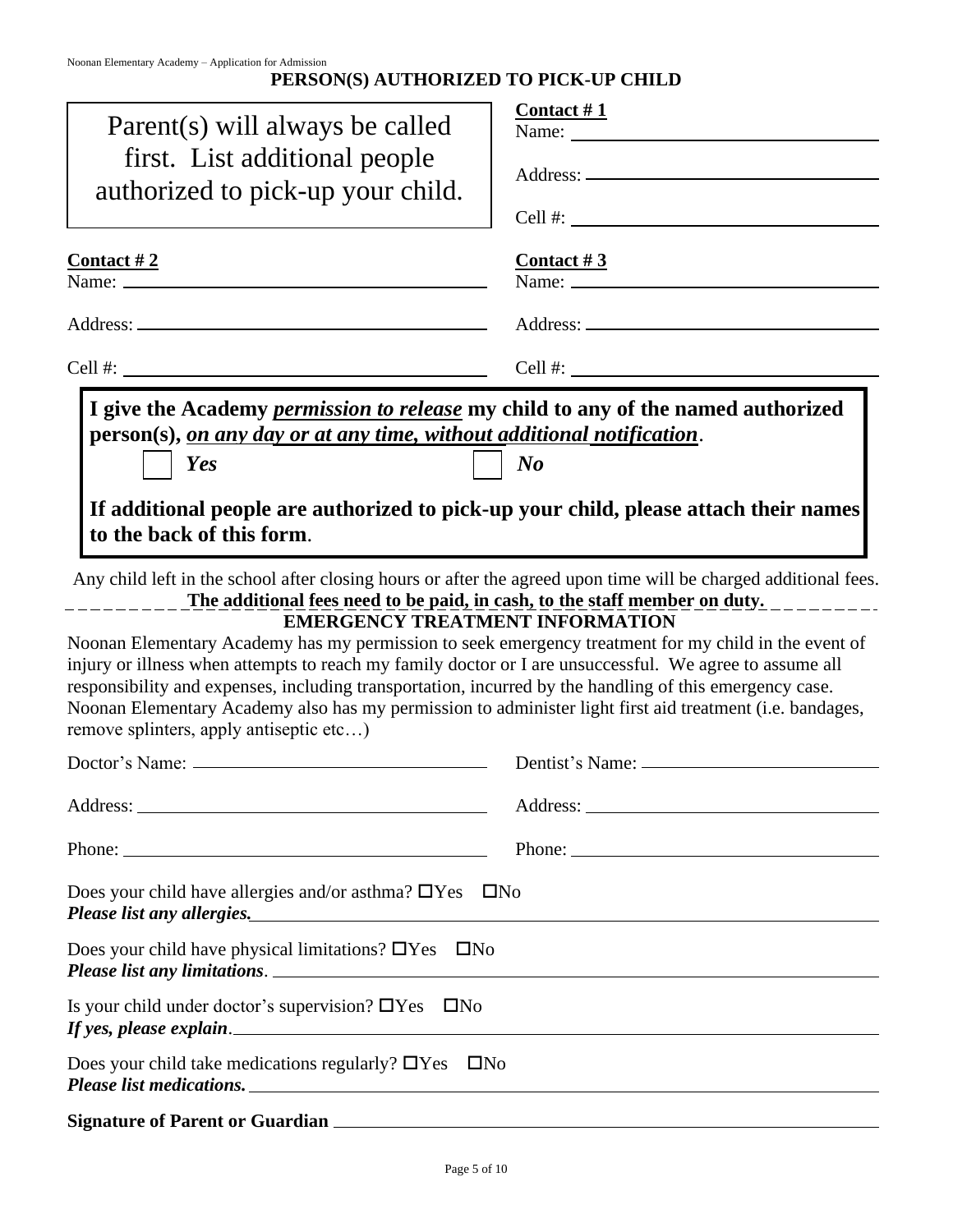#### **ROUTINES** (*Pre-K and Nursery Applicants Only*)

| What do you do when your child refuses food?                                                                                                                                                                                                                                                                                                                                                |
|---------------------------------------------------------------------------------------------------------------------------------------------------------------------------------------------------------------------------------------------------------------------------------------------------------------------------------------------------------------------------------------------|
| Is there anything unusual about his/her eating habits that you believe we should know before he/she eats at                                                                                                                                                                                                                                                                                 |
|                                                                                                                                                                                                                                                                                                                                                                                             |
|                                                                                                                                                                                                                                                                                                                                                                                             |
| Urination<br><b>Bowel Movement</b>                                                                                                                                                                                                                                                                                                                                                          |
| How does he/she state need?                                                                                                                                                                                                                                                                                                                                                                 |
| How dependable is he/she?<br><u> Alexandria de la contrada de la contrada de la contrada de la contrada de la contrada de la contrada de la c</u>                                                                                                                                                                                                                                           |
|                                                                                                                                                                                                                                                                                                                                                                                             |
| <u> 1989 - Johann Stein, marwolaethau a bhann an t-Amhain an t-Amhain an t-Amhain an t-Amhain an t-Amhain an t-A</u><br>and the control of the control of the control of the control of the control of the control of the control of the<br>,我们也不能在这里的时候,我们也不能在这里的时候,我们也不能会不能会不能会不能会不能会不能会不能会不能会不能会不能会。<br>第2012章 我们的时候,我们的时候,我们的时候,我们的时候,我们的时候,我们的时候,我们的时候,我们的时候,我们的时候,我们的时候,我们的时候,我们的时候,我 |
| <u> 1989 - Andrea Santana, amerikana amerikana amerikana amerikana amerikana amerikana amerikana amerikana amerika</u><br>(For all students)<br>PARENT QUESTIONNAIRE<br>Do you pray together as a family?<br>$Yes$ $No$ Comments:                                                                                                                                                           |
| Do you attend Mass with your children on a regular basis?<br>$\vert$ $\vert$ No Comments: $\vert$<br>Yes                                                                                                                                                                                                                                                                                    |
| What would you say are your child's main assets, qualities, strengths, or talents? (Academic, social,<br>physical, and/or moral)                                                                                                                                                                                                                                                            |
| What are your child's special interests? (Favorite play activity)<br><u> 1980 - Andrea Andrew Maria (h. 1980).</u>                                                                                                                                                                                                                                                                          |
|                                                                                                                                                                                                                                                                                                                                                                                             |
| Taking into consideration our philosophy, "To Teach, To Educate, To Form," aiming at the perfection of the<br>whole "person," what do you expect from a Noonan Elementary Academy education?                                                                                                                                                                                                |

What kinds of activities do you enjoy as a family?<br>
<u>Notation and the set of activities</u> do you enjoy as a family?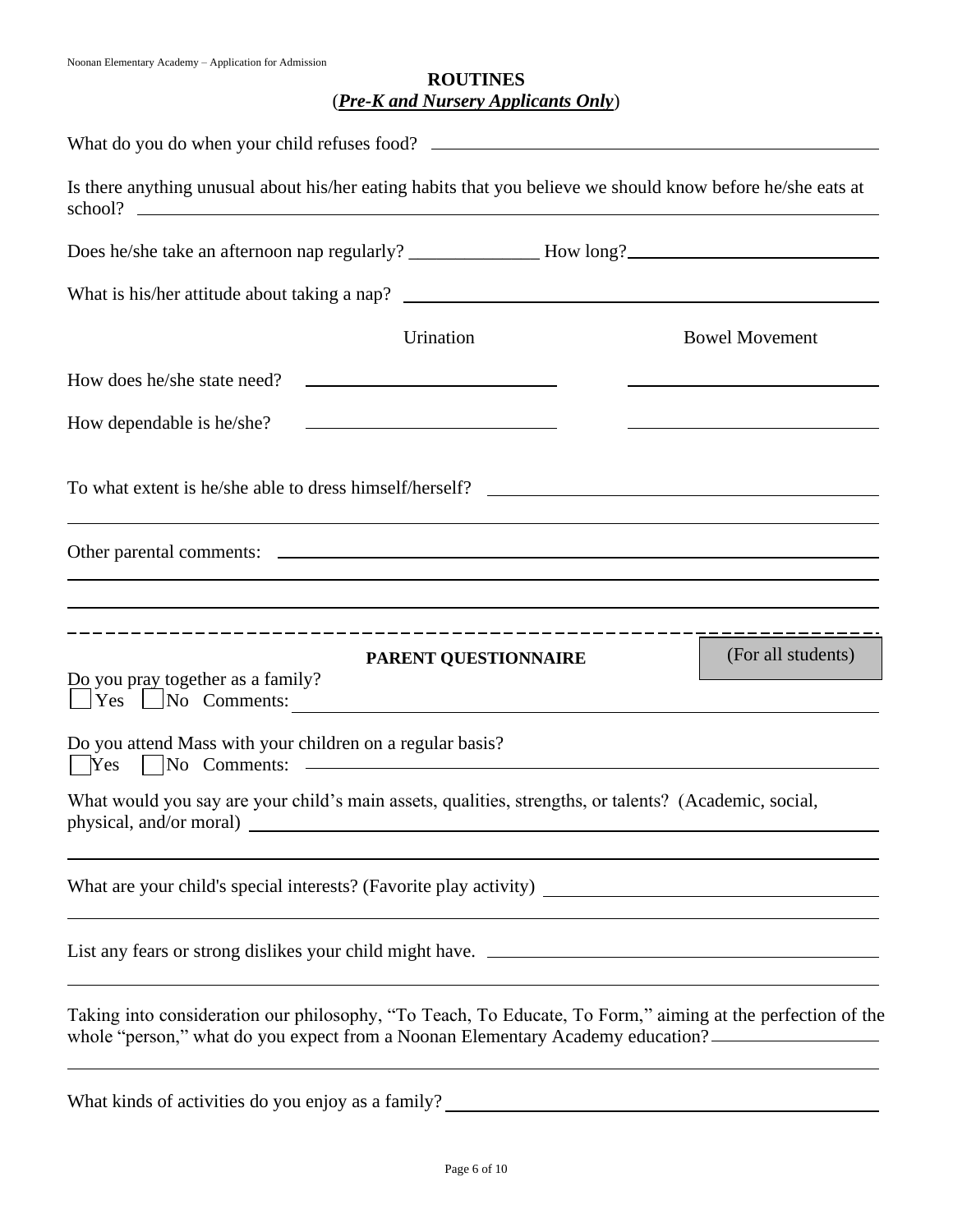What kind of system of discipline do you employ at home and who enforces it?

I grant my permission for the use of pictures, etc., which may be taken of this school and in which my child may appear for educational or public relations purposes. (i.e. articles in paper, magazines, NEA website etc.)



It is the policy of Noonan Elementary Academy to insure a positive and enriching school experience for every child. However, there are limits and boundaries we must follow.

Any child whose behavior becomes disturbing or disruptive to our program will be asked to leave the school until such behavior is under control. We will exercise the option of asking a child to leave the program if we feel the program is not meeting that child's needs.

We will always do everything in our power to help each child adjust to the school experience before exercising this option.

#### **NON-DISCRIMINATORY POLICY**

Noonan Elementary academy admits students of any race, color, nation, and ethnic origin to all rights, privileges, programs, and activities generally accorded or made available to students at the school. It does not discriminate on the basis or race, color, nation, and/or ethnic origin in administration of its educational policies, scholarship and loan programs, and athletic and other school administered programs.

I hereby certify that all information on this application, and all information requested by Noonan Elementary Academy, for which I am responsible, is complete and accurate, and I understand that falsification or omission of information may result in disqualification or dismissal. Furthermore, I understand that all information submitted to Noonan Elementary Academy is confidential and shall not be disclosed to anyone, except the parent or legal guardian.

| <b>Signature of Parent/Guardian</b>                                                                                                                                                                                                                                               | Date                                         |  |
|-----------------------------------------------------------------------------------------------------------------------------------------------------------------------------------------------------------------------------------------------------------------------------------|----------------------------------------------|--|
| <b>Signature of Parent/Guardian</b>                                                                                                                                                                                                                                               | Date                                         |  |
| $\Box$ Referred by: $\Box$<br>How did you hear about us?                                                                                                                                                                                                                          | $\Box$ Radio<br>□NEA Website<br>$\Box$ Other |  |
| <b>CHECKLIST FOR FILING APPLICATION</b>                                                                                                                                                                                                                                           |                                              |  |
| Application Fee<br>Application                                                                                                                                                                                                                                                    | <b>Birth Certificate</b>                     |  |
| Baptismal Certificate<br>Physical Form*                                                                                                                                                                                                                                           | Eye Form*<br>Dental Form*                    |  |
| Complete Transcripts from Previous School                                                                                                                                                                                                                                         | Signed Permission and Hold Harmless Slip     |  |
| *Immunizations/physical form - students entering preschool, kindergarten, and sixth grade<br>*Eye examination form - students entering kindergarten and $1st - 8th$ grade transfer students<br>*Dental examination form – students entering kindergarten, second, and sixth grade |                                              |  |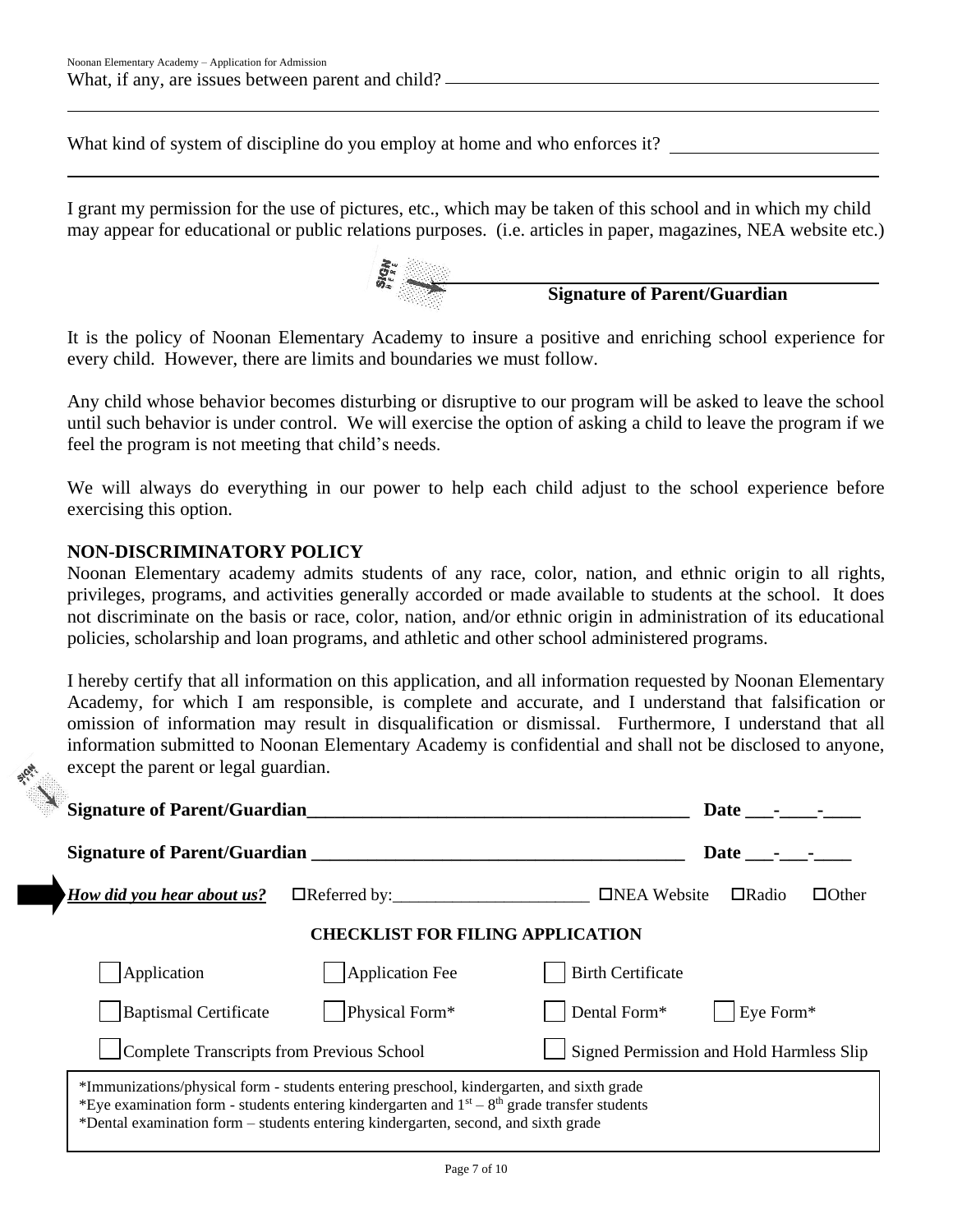#### **PERMISSION AND HOLD HARMLESS SLIP**

#### **PLEASE SIGN AND RETURN TO SCHOOL WITH THE APPLICATION**

I hereby grant permission for my child to use all of the school play equipment and participate in all activities of the playground. I understand that my child is very well supervised both in the classroom and outside when using the playground equipment and in the play yard. I fully realize that accidents do occur even with adequate teachers and supervision and agree not to hold Noonan Elementary Academy or its teachers and employees responsible for injuries that may be sustained by my child while in their care.

I hereby grant permission for my child to leave the school premises under the supervision of a staff member for field trips in an authorized vehicle. I understand that I will always be given prior notification of each event.

I hereby grant permission for my child to be included in pictures connected with the school program.

I hereby grant permission for the Principal/Director or acting Principal/Director to take whatever steps may be necessary to obtain emergency medical care if warranted. These steps include, but a not limited to the following:

- 1. Attempt to contact a parent or guardian.
- 2. Attempt to contact the child's physician.
- 3. Attempt to contact you or your authorized persons listed on the emergency information form you completed for us on the registration form.
- 4. If we cannot contact you or your child's physician, we will do any or all of the following:
	- A. Call an ambulance or paramedic
	- B. Have the child taken to an emergency hospital in the care of a staff member.
- 5. Any expense incurred under number four (above), will be borne by the child's family.
- 6. The school will not be responsible for the failure of a parent or guardian to inform us of any medical or physical condition or any false information given at the time of enrollment.
- 7. Administer first aid.

My child's name

| G - | <b>Signed</b><br>(Parent or legal Guardian) |                            | Date                  |
|-----|---------------------------------------------|----------------------------|-----------------------|
|     | <b>Signed</b>                               | (Parent or legal Guardian) | Date<br>$\sim$ $\sim$ |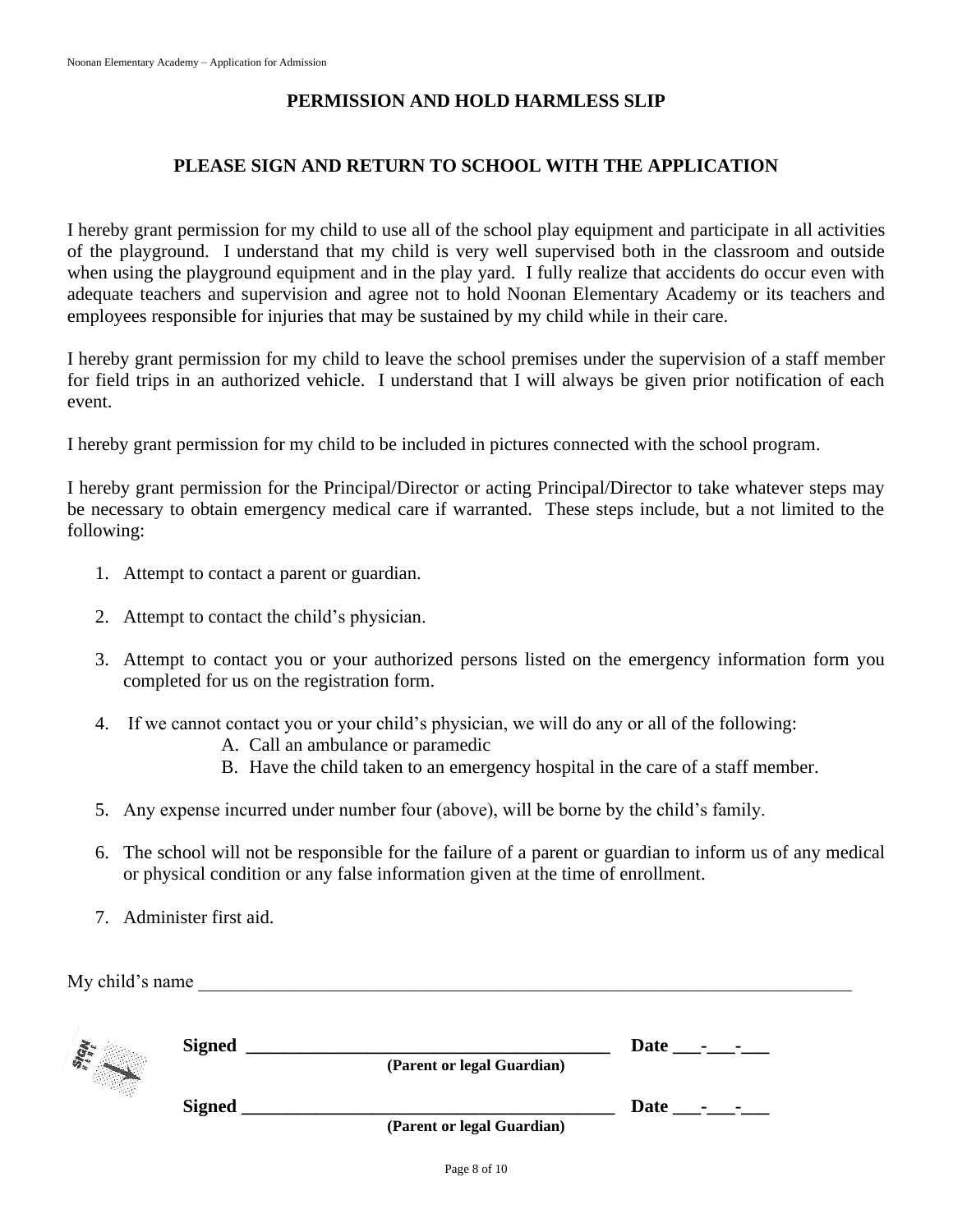#### **SCHOOL RULES** *Please Read Carefully*

*Keep for your records*

- 1. Children should be dressed in the school uniform.
- 2. All uniform items should be clearly labeled with the child's name. During the winter have the children wear boots that are easy to remove
- 3. Day-care tuition is based on 10 hours or less.
- 4. The tuition is due on the first day of each month.
- 5. The student's medical must be in the school office on the first day of school. No child will be accepted in school without his medical. Medicals must be kept up to date. The shot for Measles is required. Any child absent three or more days must have a slip from the doctor to return to school.
- 6. Children who show the beginning signs of illness should not be sent to school. This is generally the most contagious period of an illness. Remember, the child you protect today may be the one to protect your child tomorrow.
- 7. All day-care children must be picked up at the appointed time or a late fee of \$\_\_\_\_\_\_\_ for every fifteen minutes will be charged. This money goes directly to the employee who is required to stay with the child.
- 8. Telephone calls to the school should be limited to an emergency. Please use a note to the teacher whenever possible.
- 9. School birthdays will be celebrated. Children who have a summer birthday will be given a pretend birthday. Parents supply treats for the birthday child to pass out on his/her special day. Parents will be advised ahead of time. Please do not send candy or cake. A treat for a birthday might be a piece of fruit or a non-food treat such as a party hat, coloring book, or some other remembrance.
- 10. Birthday party invitations may not be handed out a school unless the entire class is invited.
- 11. Children are not permitted to bring toys or books to school without permission.
- **12.** During the winter, please stay tuned to stations WGN or WMAQ. If we are forced to close the school, it will be announced on these stations. **Website Address: www.noonanacademy.org**
- 13. The school carries liability and accident insurance on all children enrolled at Noonan Elementary Academy. However, the accident policy is supplemental to the parent's family policy.
- 14. Two weeks prior notice, or two weeks tuition is payable upon the child's withdrawal from the program.
- 15. Behavior is ultimately the parents' responsibility. Any child who misbehaves consistently will be asked to leave the program.
- 16. Children will NOT be permitted to leave the premises with anyone other than their parents/guardian without written notification to their teacher on that day.
- 17. Refer to the "Parent Handbook" for more specific information.